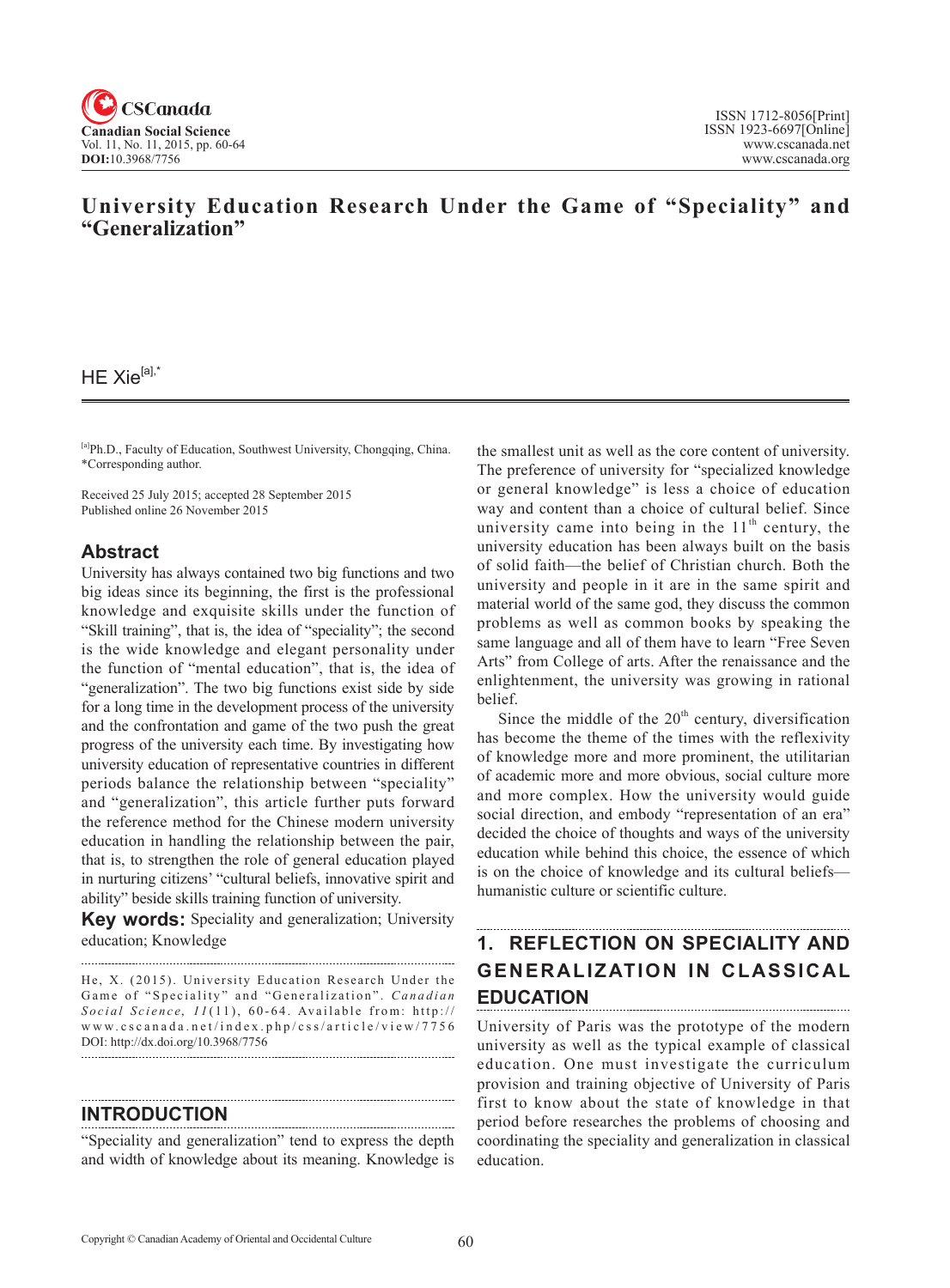### **1.1 The Curriculum Provision in University of Paris**

The university of Paris has four colleges, the college of arts, theology college, law school and school of medicine, college of arts is the basic college of the university of Paris including basic knowledge in the lower position in the knowledge system. But all students who want to get advanced knowledge—theology, law, medicine education there have to be first graduated from college of arts. College of arts is the basis for University of Paris as well as the subject platform in charge of four associations of the whole university. In consideration of the huge group of students as well as the fundamentality of subjective nature of arts, students are both possible and necessary to assume a certain teaching task after completion of a bachelor's degree.

In 1215, Robert Couson, the Paris university president then, first made relatively complete degree plan for arts education—using the way of specifying the teaching book around the subjects, this also basically represents all curriculum of Paris university in the early stage. From this curriculum, people can see clearly the features of the two aspects. First, general humanities art courses eliminated the teaching content of Roman poet, historian, and speakers during this period and instead contained high attention to Latin grammar, logic and rhetoric. Second, students must "listening many times" to the lecture for each prescribed textbook. And students must attend more than once in general courses of all prescribed textbooks as well as attend at least one temporary lecture. This provision shows the systematic trend of the curriculum of college of arts of the University of Paris.

#### **1.2 The Objective of Personnel Cultivation of College of Arts of University of Paris**

The teaching of humanities art subjects of University of Paris aims at "mental training" which can let the mentality of students be prepared when entering those subjects college teaches. This preparation is somewhat a kind of the form of logical thinking as well as getting hold of inferential capability.

In the  $19<sup>th</sup>$  century, the rise of realism theory of education forced people to focus on the specific things, science education became a new development direction of education. Grammar education in France was divided into "two parts", one was inheriting the classical cultural education; the other was the education dominated by science with literature education not completely ruled out. This education was called "special secondary education" in 1865. In 1890, the new law framed secondary education in "classical education system" and makes it no longer professional and technical.

In conclusion it can be seen that humanities art subjects are the foundation of all advanced subjects in the classical education of university of Paris. Secondary education is the preparatory stage of higher education. People's firm faith for logical reason, mental training,

loyal to the reasoning are mainly decided by epistemology held by that nationality at that era and crying needs. Emile Durkheim said:

The transformation of education is always the results and the signs of the transformation of society, the transformation of education should be explained from the perspective of social transformation, to make a nation aware of education transformation, the new ideas and new demands should emerge first. (Durkheim, 2003)

In France in the  $20<sup>th</sup>$  century, in the face of the tough development trend of science education, education must adapt to a variety of professions and volunteers, education itself should abandon its indivisibility in ancient times and go towards diversification. Those got by people needed by university of secondary education in France are not got only by single mechanical training but by mental training prepared well for specific duties, abilities—prepare well the right ideas and the ability of thinking, judgment, reasoning. Secondary education nurtures and stimulates people's logical reasoning, logical thinking ability by general ways, while the higher education develops ability and explores knowledge by specialized ways.

# **2. REFLECTION ON THE SPECIALITY AND GENERALIZATION IN MODERN UNIVERSITY EDUCATION OF BRITAIN, GERMANY AND THE UNITED STATES**

#### **2.1 The Speciality and Generalization in the Concept of University Education of the United States**

The general-education of Harvard is the typical representative of universities in the United States in handling "speciality and generalization" as well as a good example for other universities in the United States on "handling speciality and generalization". In 1945, under the publishing and guidance of *The Red Data Book of the General-Education in Harvard*, universities in the United States tried to avoid the disadvantage of single nurturing mode of emphasis only on professional knowledge and skills, and compulsorily reformed courses by introducing the "core curriculum" of general-education to nurture the humanities spirit and attainment of students so as to nurture "human of completeness", nurture social responsibility of citizens in democratic society as well as elaborative faculty on social problems.

The system of "core curriculum" of the Harvad general-education formed relatively perfect curriculum implementation system, that is, the courses can be divided into 3 types including natural sciences, human science, social sciences. From the objective of its each kind of curriculum, it is by no means to make people become experts in each type of science: natural science cultivates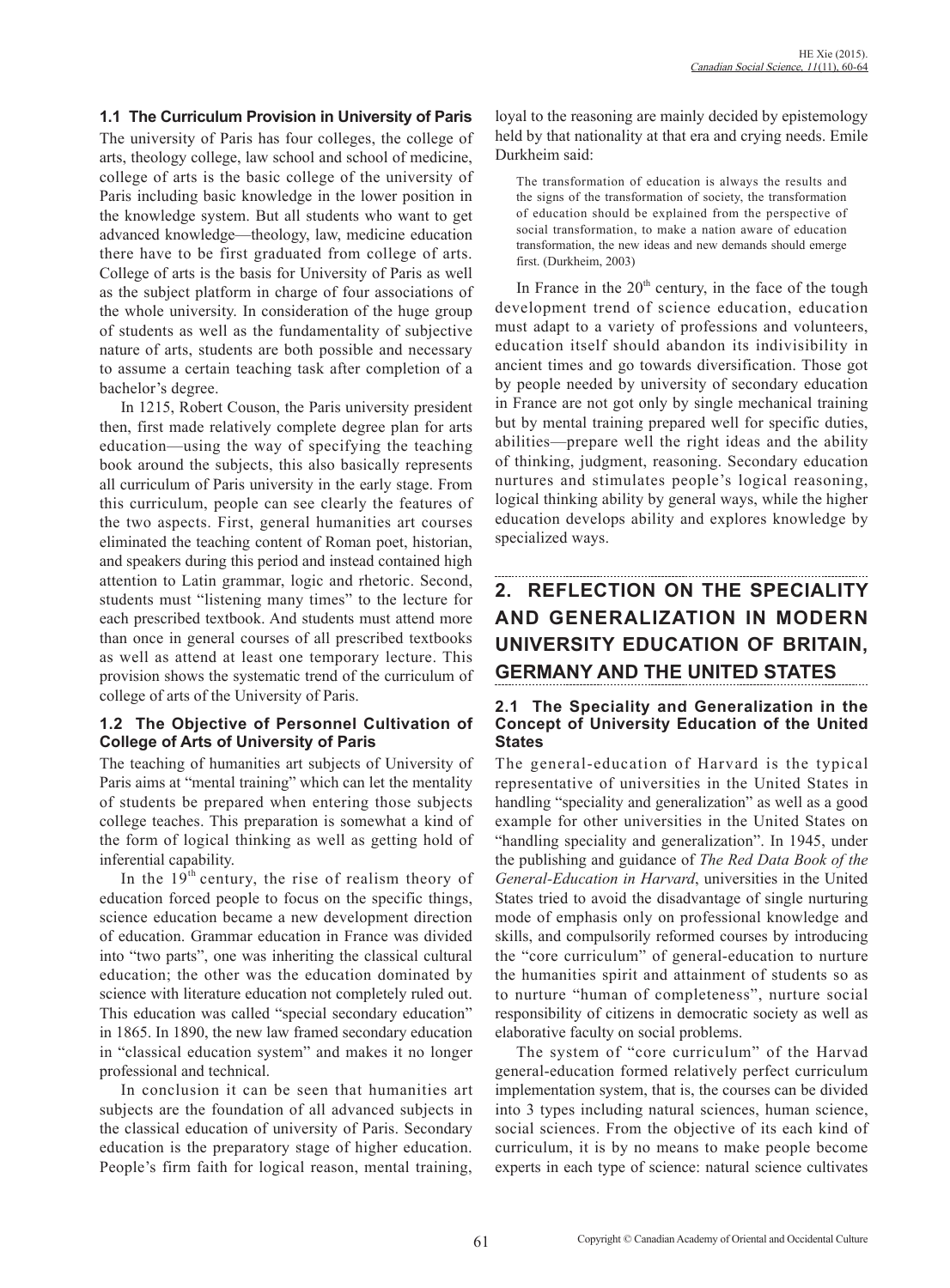the ability to analyze and explain things; human science cultivates the ability of judging, measuring, criticizing things; social science cultivates the ability of analyze things by the methods of presentation and evaluation. The purpose of "core curriculum" clearly focused on the mind and the values it contains. And the essence of "core curriculum" is to seek a common faith, excavate and create a common culture for the citizens owns knowledge today. In the era of mass higher education, the "generalization" generated by general-education is faced with a wider range of people and the culture they contained. This "generalization" should be the extraction of all sorts of culture and subject professional knowledge rather than simply piled up by them. The essence of *The Red Data Book of the General-Education in Harvard* is to solve the problems of consistency and division of human knowledge and culture under free and democratic society and their influence on people.

### **2.2 The Speciality and Generalization in the Concept of German University Education**

The mission of education put forward by Humboldt Universitat is: "First is to explore science, second is personality and moral cultivation. Science what Humboldt said is pure science, philosophy of science, different from these 'empirical science' like history and natural science, the science is 'from science to moral cultivation'". The views about university of research university in Germany represented by Humboldt shows that universities in Germany try to realize the improvement of personality and moral cultivation through the persuit and exploration of academic and speciality pure without utility; achieve moral and intellectual cultivation through the critical thinking formed during the research in science.

Chen (2006) considers: "The classical university view of Germany is a kind of charisma concept". That is to say, the classical university view of Germany gives science a kind of religious faith. Max Weber put forward Charisma Theory. It is a strength of reform built on faith, spirit, a "time-transcending, surpasses the worldly" ideal type leader or system of thought.

No matter from the idea of university, or from the university organizational structure and system, universities in Humboldt are infused with a faith for cultivation, besides, the universities emphasizes the valuable culture and spirit in daily life through free and pure scientific activities as well as mental activities. In 19<sup>th</sup> century, Berlin university set up the main value orientation of university education in Germany: For the purpose of nurturing the students' cultivation, pursuing the integrated development of man in speciality, to acquire the integration of speciality and generalization by choosing a strength of faith from the inside out. This can make students own the ability of independent thinking, self coordination of body and mind and creative thinking during their career process of technical work after graduation.

### **2.3 The Speciality and Generalization in the View of British University Education**

Universities in Britain have the longest history compared to Germany and the United States, there, the schoolrunning mode and organization model of Oxford and Cambridge both originate from the University of Paris. Britain's university is born with the character of the pursue of "liberal education (liberal-education)". After the Second World War with the rise of scientific and technical revolution, the position of humanities in liberal education in British universities was shook by science and technology education. However, the persistance of "generalization" and "liberal education" by British university had never been interrupted. The liberal education of Britain is different from the generaleducation in the United States, although they all aim at shaping a good citizen, their concepts and ways are quite different. Britain's liberal education represented by Newman is, to cultivate the reason, "gentlemen" with proper attitude through the command of "common knowledge" for all subjects, all truth. This is on the theory of knowledge and epistemology of Newman who proposes that only the systematic and integrated knowledge can make a mind to breed moral cultivation and university is "for the purpose of knowledge". The concept of knowledge from Newman shows the contradiction between traditional specialized knowledge and integrated knowledge in university and makes the unification of university education based on the faith for truth. This concept established the tradition of British university education and gave the university in Britain the rule and direction when handling the problem of "speciality and generalization".

# **3. THE CHOICE OF CHINESE UNIVERSITY EDUCATION UNDER THE GAME OF "SPECIALITY AND GENERALIZATION"**

The game of "speciality and generalization" in university education specially performs in the game between professional education and free education (or called as general education) of university, is a choice of culture relief formed by knowledge hierarchy for various subjects from various perspectives or culture relief formed by single knowledge system. Undoubtedly, the world is entering into the digital age of high and new science, universities in China and even in every country in the world pays too much attention to the specialized teaching and research on the specific things, specific technologies and single subject, that is, the attention on single professional, specialized education is more obvious, universities tend to be attached more to in business, marketing and professional technology with neglect of the cultivation of the quality of the true, the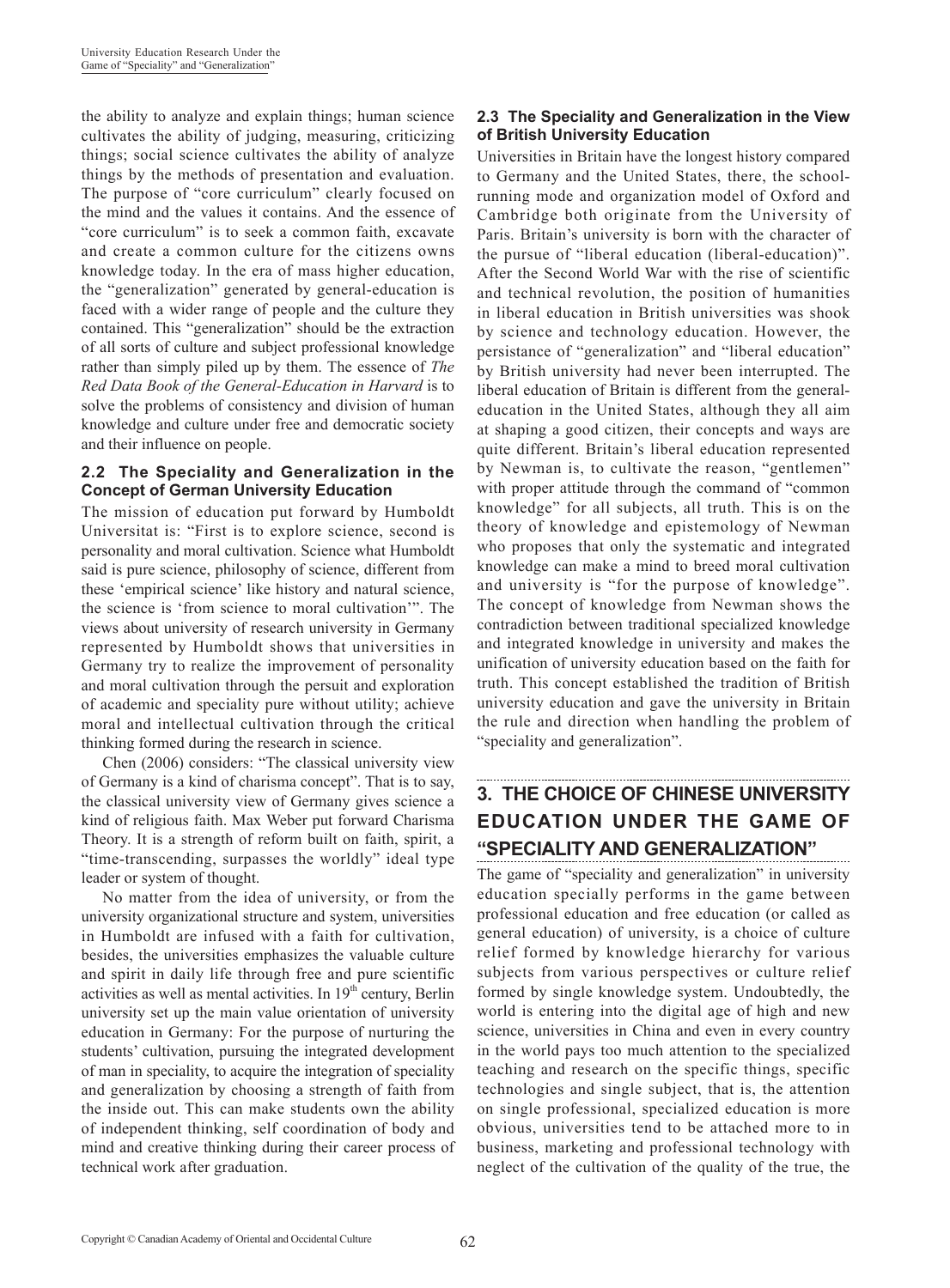good and the beautiful of a man. China's universities has a lot of problems on handling the "speciality and generalization": The professional education training mode of "speciality" prevails over the general education training mode of "generalization", single common subjects, ideologicalization of the content, big limitations of quality checking. Although there are much research results of general education for "generalization" from academic world and education world, the results are not good just as the China general education curriculum said by Professor Jin (2001): "No one is willing to go to take care of; No professor to teach; No students take the spirit to listen." (Chen, 2006).

The education of Tsinghua University is walking in the forefront of the development of China's university. The university issues *The Several Opinions on Comprehensively Deepening Education and Teaching Reform* published by Tsinghua University in October 2014 and put forward:

To establish an undergraduate education system combined with general education and specialized education based on general education...plan general education and specialized education as a whole, enhance top-level design of general education and comprehensively improve the quality of the course; carry forward the characteristics of specialized education, optimize the professional core courses. Increase elasticity, flexibility of training programme as well as independence and selectivity of students' learning, practically promote students values shape and sublimation, enhance their consensus of outstanding traditional culture and understanding of human civilization, and make them form complete noble and independent personality, nurture their critical spirit and innovative spirit of science, strengthen the cultivation of practice ability and creative entrepreneurial ability.

for the problem of implementation of general education in both Tsinghua University and in our country. Opinions on the reform of practice of general education of Tsinghua university are timely and targeted, while before the carry out of top-level design, two problems must be solved: Problem one, the status of general education and general courses. Only when managers of university internal and external advocate the status of general education and general courses on aspects of teaching, scientific research and management, can the functions of general education be embodied. There are three reasons why the subjects of lowlevel—"Free seven arts" be in a position of supremacy, first, in the educational administration, the college of art implementing "Free seven arts" is taking control of the Senior management power of the whole university, it gives the teachers there highest academic prestige and social status; second, on the scale of teaching, the "Free seven arts" is with the most students; third, on the human knowledge structure, it is in the leading position irreplaceable. Therefore, even if in the knowledge level and education level the status of "Free seven arts" is low, its existence is unchallenged. Problem two, the problem of the implementation of China's general education lies not at curriculum provision but teachers the gap and contradictions between teachers' knowledge system and teachers' teaching ability and the training objective of general education. Gan Yang considers that, "to push the development of general education of our country, formalism and outward imitation should be strictly avoided, and instead, it is necessary to pay attention to the accumulation of substantiality and take a path with more actual effect" (Gan, 2006). "System of teaching assistant" is one of the two core links he put forward. Since 1898 the establishment of universities in China, there were no general subjects. There are no educational objectives and patterns of generalization in Chinese teacher-training education. Most of teachers set the general education curriculum are young teachers with their knowledge reserve not enough to meet the requirement of generalization. The understanding of the curriculum objectives of young teachers is not enough to meet the requirement of curriculum. Up to today, general education still has strong vitality, it is from humanism. It can avoid the utilitarian of a single orientation and the professional technical education idea and education mode, abidingly play an irreplaceable function on various aspects including promoting individual freedom, communicating and building national culture, social morality as well as breeding civilization. University education in the 21st century in China must trace back to every transformation of Chinese society and Chinese university, under the premise of the university guided by science research, the talent cultivation for the purpose of professional education, besides, it is necessary to vertically compare curriculum, training objective, knowledge source, distribution and its system during the development process of university of our country; to make generalizations of ideological characteristics, moral image, life style, social culture, etc. of Chinese nation during the development process of our country's society. Therefore, the key method of coordination is cultivating the "complete personality, innovative spirit and ability" of citizen so as to reach the balance of human knowledge between speciality and generalization as well as the harmony and unity of professional skills and moral culture of social man besides playing the function of general education in university professional training.

# **SUMMARY**

Therefore, the key method of "speciality" and "generalization" is cultivating the "complete personality, innovative spirit and ability" of citizen so as to reach the balance of human knowledge between speciality and generalization as well as the harmony and unity of professional skills and moral culture of social man besides